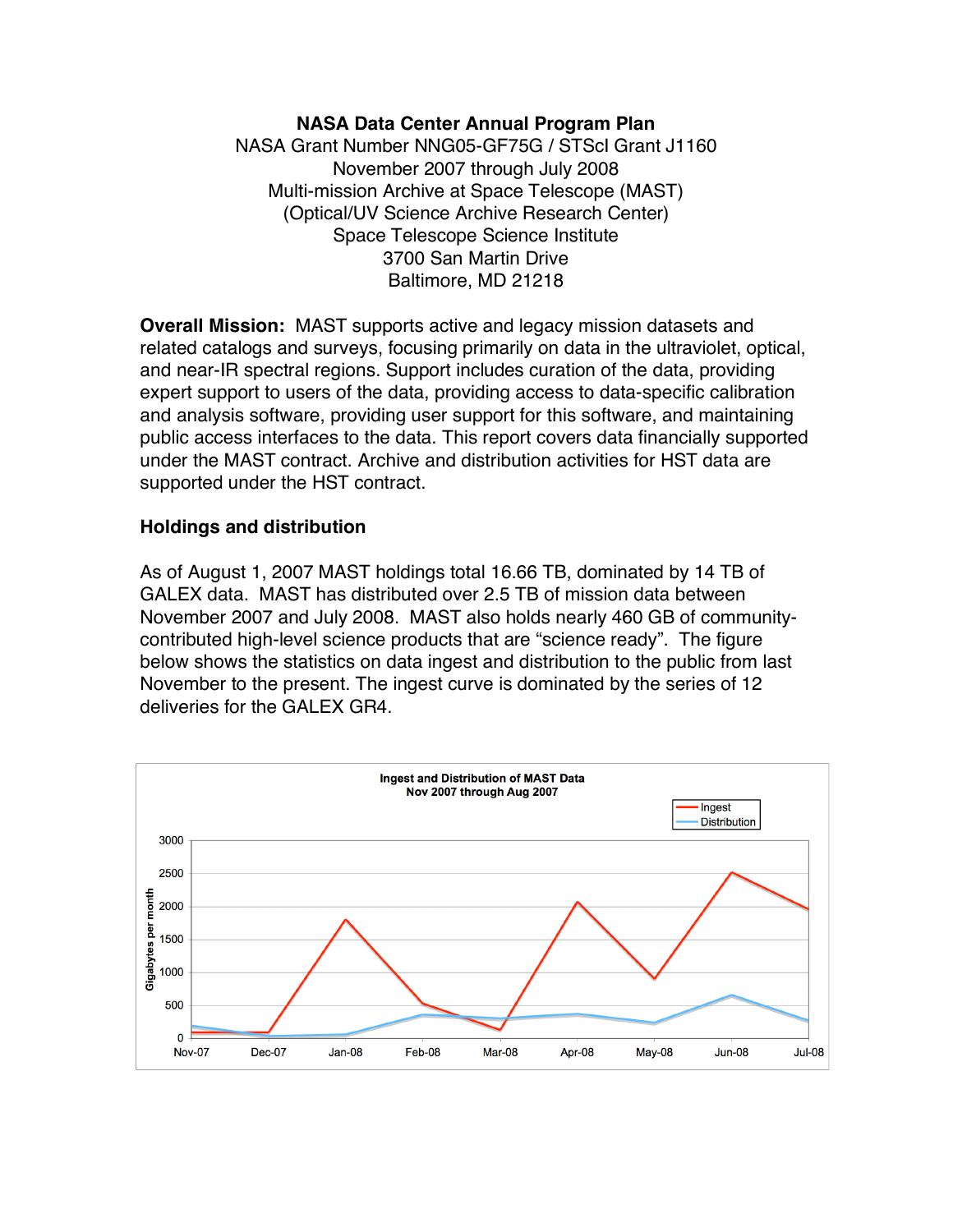The plot below includes the ingest and distribution of the community contributed high-level science products in addition to the mission data. The large bump in June corresponds to heavy downloads of the GOODS high-level products after a delivery of a new version of the data.



### **Mission report**

### Galaxy Explorer (GALEX)

The GALEX archive was augmented with the GR4 imaging releases containing 11.4 TB during the reporting period (at this writing, MAST is expecting the delivery of GR4 spectral data). The GALEX team developed and release a new search/discovery tool, "galexView," that easily accommodates searches for object and tiles – see below. The GALEX team also deployed the browser tool, GALEX Map.

# Far Ultraviolet Spectroscopic Explorer (FUSE)

The FUSE project has almost completed the final reprocessing of their data, with only a few observations requiring specialized processing remaining to complete the final archive. MAST staff and the FUSE project are working together to migrate the pertinent FUSE web pages and information into the MAST website.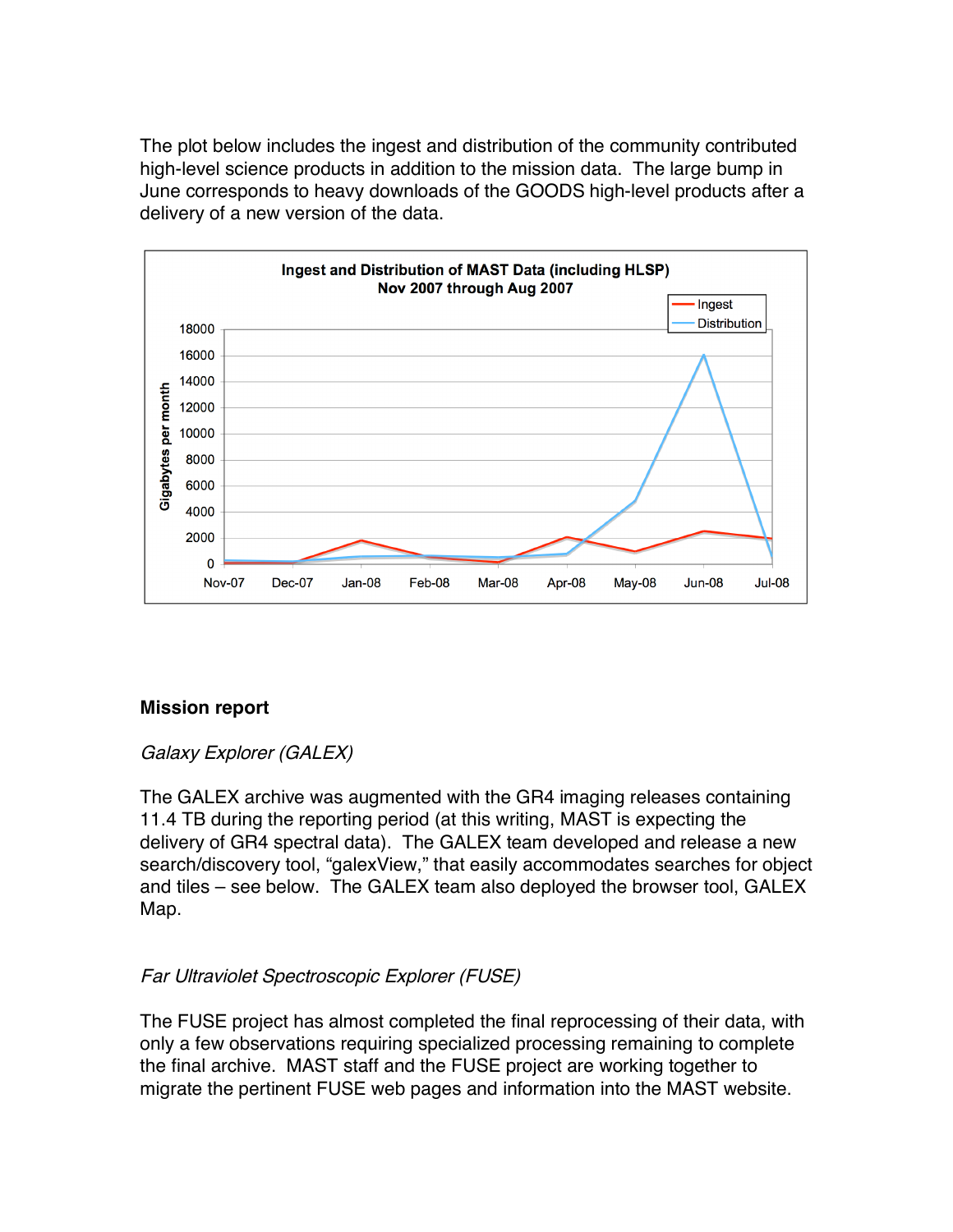## X-ray Multi-Mirror (XMM) Optical Monitor (OM)

MAST received one additional delivery of XMM-OM mosaics. The XMM project is planning to change the method for creating these mosaics and we hope to get that new data in the future.

## **Outreach**

## **Community interaction**

#### **Survey**

In June 2008 MAST administered what has become a yearly survey to gather feedback about our service and to gauge priorities for future work. There were 344 respondents to the survey. The results and many of the comments will be posted on the MAST website.

(http://archive.stsci.edu/surveyresults/2008/index.html)

### MAST Users Group

The MAST Users Group (MUG) met in July 2008. The MUG provides essential user perspective on archive operations and development. All the presentations have been posted on the MAST website. The MUG report will be posted upon receipt. (http://archive.stsci.edu/mug/index.html)

### Forum

MAST recently established a forum to facilitate discussion between members of the MAST community, both users and staff. This was implemented in response to several suggestions made by responders to the MAST Survey. (http://forums.stsci.edu/phpbb/viewforum.php?f=28)

### **Major work efforts**

MAST staff worked on many projects during the past 10 months that introduced new capabilities to the website. We describe a few highlights below.

**GalexView**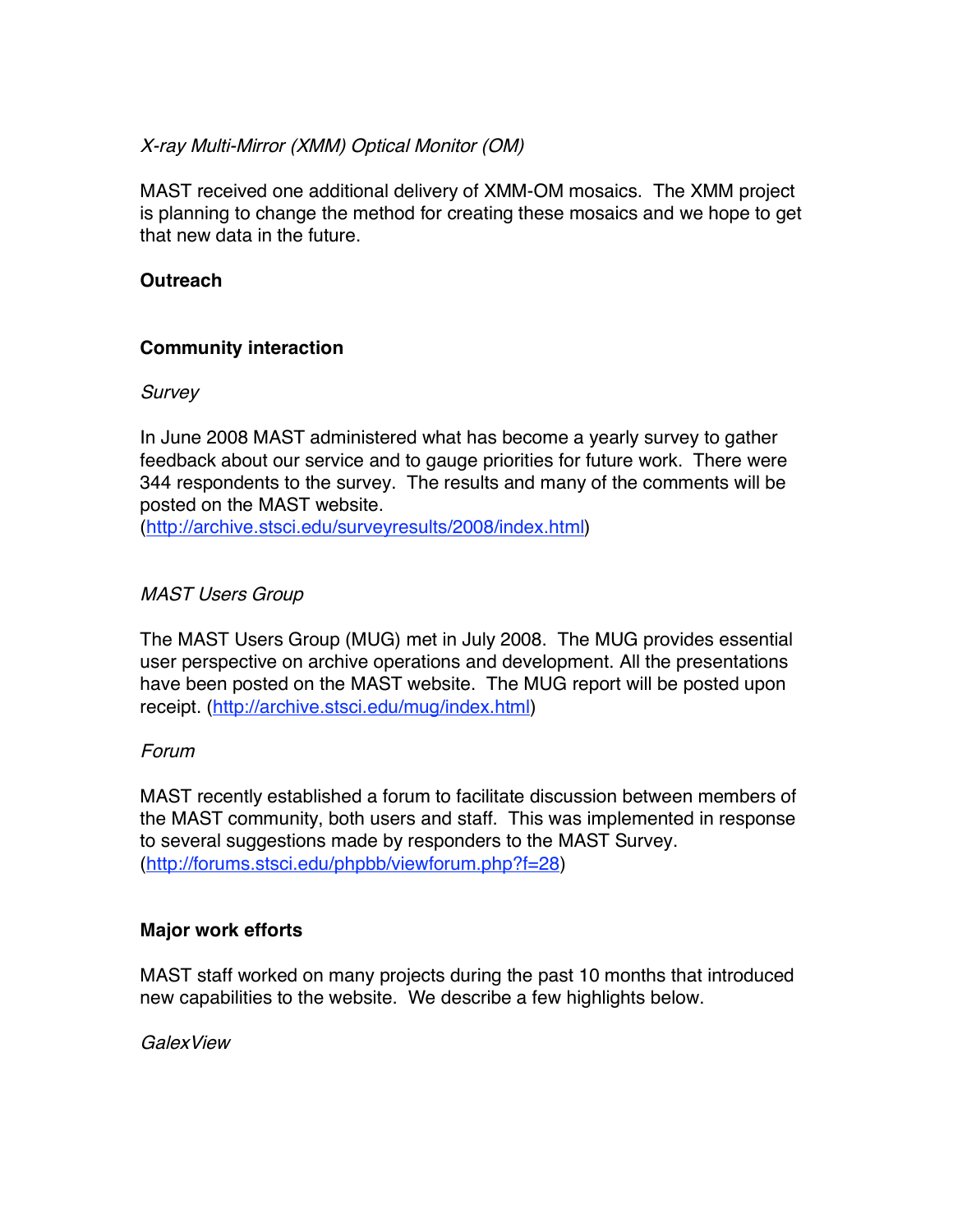The galexView tool easily accommodates searches for tiles or objects. By using the new Adobe Flex technology, galexView gives the user the instantaneous "desktop feel" once the data are loaded. The galexView browser page may be divided into up to 3 separate panes that show the image for the tile the user has selected, a table giving information about each of the objects, and a search history, such that one can readily return to previous visits. The most recent Version 1.2 also provides an upload target list facility that allows one to collect search results for a large number of targets, specified by coordinates. Catalogued objects in the tile (or neighboring tiles) may be switched on, color coded by survey. The figure below shows catalogued objects from the Nearby Galaxy Survey (NGS) in the immediate vicinity of the Sombrero Galaxy.

| sombrero resolved to [189.9977, -11.6230] r=0.05d (default)<br>Sombrero                                                                                                                                                                                                                                             | Cancel<br><b>Search</b>                                                                            | Release:                               | <b>GR2/GR3</b><br>Product: Objects Tiles | Workspace:<br>$\Delta$<br>$\overline{\mathbf{v}}$<br>Image Visibility:            | Îч.<br>Object Visibilty:                                                        | ⊡<br>Help<br>Survey Visibilty: |
|---------------------------------------------------------------------------------------------------------------------------------------------------------------------------------------------------------------------------------------------------------------------------------------------------------------------|----------------------------------------------------------------------------------------------------|----------------------------------------|------------------------------------------|-----------------------------------------------------------------------------------|---------------------------------------------------------------------------------|--------------------------------|
| M101 14 03 12.6 +54 20 56.7 r=0.1d more<br>Examples:                                                                                                                                                                                                                                                                | Advanced                                                                                           | Survey: ALL                            |                                          | $\sqrt{}$ Display Image<br>$\overline{\mathbf{r}}$<br>▼<br><b>Full Resolution</b> | $\sqrt{\phantom{a}}$ Current Image<br>$M$ AIS<br><b>Other Images</b><br>$V$ DIS | $\sqrt{MIS}$<br>$\sqrt{NGS}$   |
| Search Historglear    <br>$\blacktriangledown$ Searches<br>sombrero r=0.05d<br>Objects [29]<br><b>Object Properties</b><br><b>IAU Name</b><br>190.0004,<br>RA, DEC<br><b>NGS</b><br>Survey<br>0.0512<br>e_bv<br><b>FUV</b><br>21.34<br>mag<br>10.60<br>flux<br>exptime 1930<br><b>Objects</b><br>Objects 1-29 of 29 | ⊠<br>GALEX J124000.0-113554<br>$-11.5983$<br><b>NUV</b><br>ļ<br>ļ<br>1930<br>$<$ Prev 1   2 Next > | $\mathcal{P}^{\bigcirc}$<br>Save Table |                                          | NGA NGC4594<br>Column Filter                                                      |                                                                                 | Θ                              |
| <b>Explore</b><br>Spectrum?                                                                                                                                                                                                                                                                                         | objID                                                                                              |                                        | Survey specObjID                         | distance_arcmin                                                                   | <b>IAUName</b>                                                                  | ra                             |
|                                                                                                                                                                                                                                                                                                                     |                                                                                                    |                                        |                                          |                                                                                   |                                                                                 |                                |
| <b>Explore.</b>                                                                                                                                                                                                                                                                                                     | 2490422561711592195                                                                                | <b>NGS</b>                             | 0                                        | 0.059232175958317056                                                              | GALEX J123959.5-113719                                                          | 189.99793                      |
| Explore.                                                                                                                                                                                                                                                                                                            | 2490422561709496513                                                                                | <b>NGS</b>                             | 0                                        | 1.4064145235698986                                                                | GALEX J124000.4-113559                                                          | 190.00187                      |
| Explore.                                                                                                                                                                                                                                                                                                            | 2490422561710552047                                                                                | <b>NGS</b>                             | $\bf{0}$                                 | 1.4885946044350553                                                                | GALEX J124000.0-113554                                                          | 190.00033                      |
| <b>Explore.</b>                                                                                                                                                                                                                                                                                                     | 2490422561710552037                                                                                | <b>NGS</b>                             | 0                                        | 1.5263325268156511                                                                | GALEX J123958.0-113553                                                          | 189.99200                      |

# Spectra in the Virtual Observatory (VO)

MAST staff members have modified the "spectral container" fits data files and associated webservices to meet the criteria of the VO Simple Spectral Access Protocol (SSAP), v1.1. The new services will be registered in the new VO registry once they are completed.

Community-Contributed High-Level Science Products (HLSP)